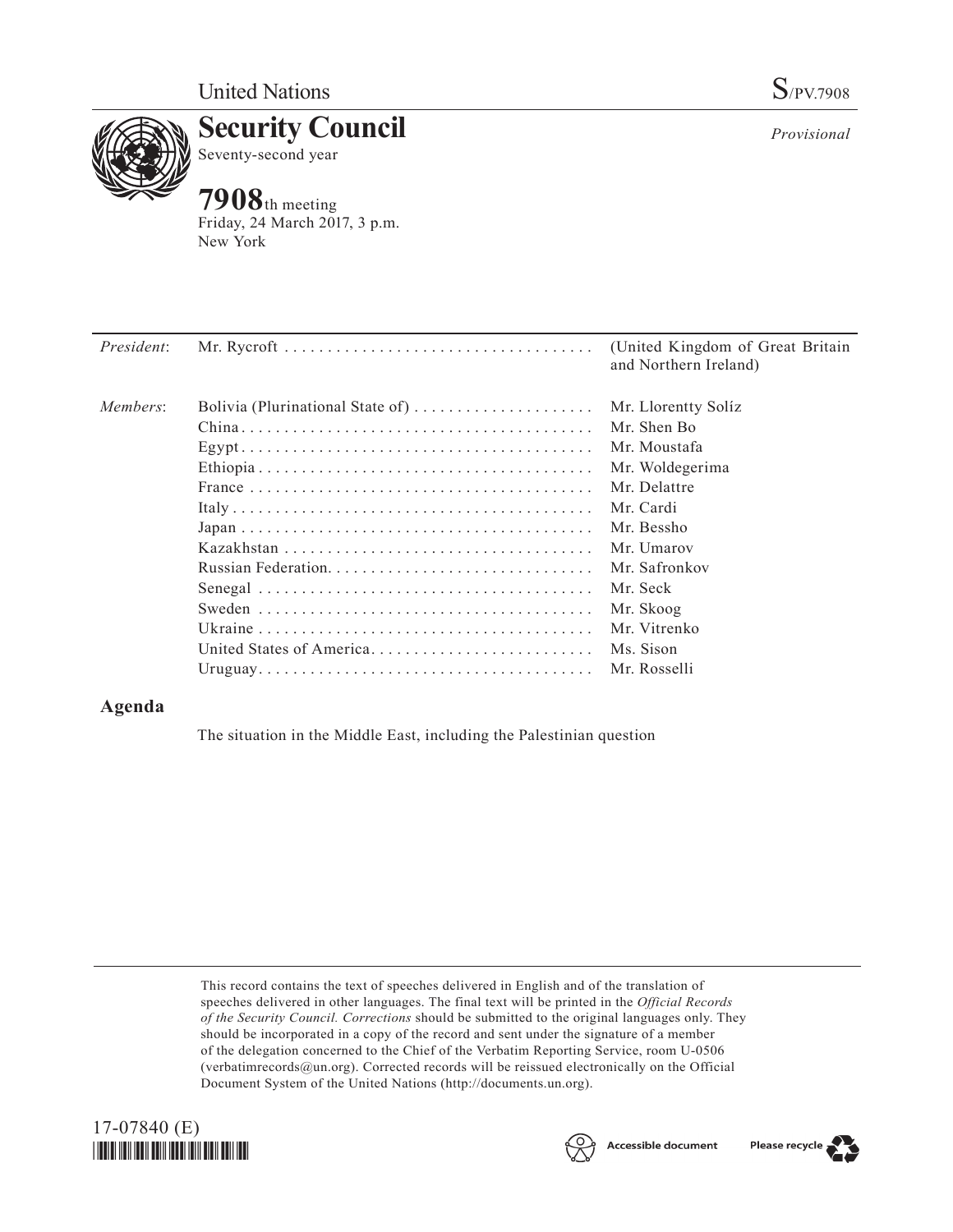*The meeting was called to order at 3.05 p.m.*

## **Adoption of the agenda**

*The agenda was adopted.*

## **The situation in the Middle East, including the Palestinian question**

**The President**: In accordance with rule 39 of the Council's provisional rules of procedure, I invite Mr. Nickolay Mladenov, Special Coordinator for the Middle East Peace Process and Personal Representative of the Secretary-General, to participate in this meeting.

The security Council will now begin its consideration of the item on its agenda.

I now give the floor to Mr. Mladenov.

**Mr. Mladenov**: Today, on behalf of the Secretary-General, I would like to devote my regular briefing to the Council on the situation in the Middle East to reporting on the implementation of resolution 2334 (2016). In this first report, I will focus on developments on the ground, in accordance with the provisions of the resolution, including on regional and international efforts to advocate and advance the peace process.

Let me note from the outset that none of the developments on the ground can be divorced from the broader context in which they are happening — namely, the stalled peace process, the lack of dialogue between the parties and the increased radicalization on all sides. The reporting period witnessed a notable increase in statements, announcements and decisions related to settlement construction and expansion.

Resolution 2334 (2016) calls on Israel to take steps to "cease all settlement activities in the occupied Palestinian territory, including East Jerusalem". No such steps were taken during the reporting period. In January, two major announcements were made for a total of 5,500 housing units in settlements in Area C of the occupied West Bank. Within three weeks, some 3,000 housing units were advanced through the various stages of the planning process and over 240 units reached the final approval stage. Separately, tenders for some 800 housing units were issued. Eighty per cent of the 4,000 settlement moves during the reporting period were concentrated in and around major Israeli population centres close to the 1967 line, while some 20 per cent were in outlying locations deep inside the occupied West Bank.

Let me reiterate that the United Nations considers all settlement activities to be illegal under international law and one of the main obstacles to peace. On 1 February, the Government announced its intention to establish a new settlement for the residents of the illegal Amona outpost, following its demolition by order of the Israeli High Court of Justice on 2 February. While there was no advancement of settlement plans in occupied East Jerusalem during the reporting period, construction in at least four East Jerusalem settlements was enabled by the granting of building permits for over 900 housing units in Pisgat Ze'ev, Ramat Shlomo, Ramot and Gi1o southern slopes. Overall, the past three months have seen a high rate of settlement-related activity, especially when compared to 2016, which saw tenders for only 42 units issued and some 3,000 units advanced over 12 months in Area C.

The reporting period also witnessed large-scale demolitions of structures in Palestinian and Bedouin communities in Area C of the West Bank and East Jerusalem, due to the lack of Israeli-issued building permits, which are nearly impossible for Palestinians to acquire. According to the Office for the Coordination of Humanitarian Affairs, 145 structures were demolished in Area C. It has affected the homes of some 220 people, while another 4,000 people were impacted, directly or indirectly, by the destruction of other property and infrastructure. In occupied East Jerusalem, 48 structures were demolished and two seized, displacing 80 people and affecting 210 people.

There were also a number of concerning legislative developments during the reporting period. On 6 February, the Israeli Parliament approved the socalled Regularization Law, which, if implemented, would effectively authorize the taking of privately owned Palestinian land in occupied territory that has been used for settlement purposes. It contravenes international law and is deemed unconstitutional by many Israeli legal experts, including the Attorney General. Estimates suggest that the law could enable the retroactive regularization of thousands of housing units and the gradual legalization of dozens of settlement outposts. The law marks a significant shift in the longstanding Israeli position concerning the legal status of the occupied Palestinian territory.

Allow me to turn to the problems of violence and terror, inflammatory rhetoric and provocations that remain a hallmark of the conflict. Resolution 2334 (2016) calls on all to refrain from such acts and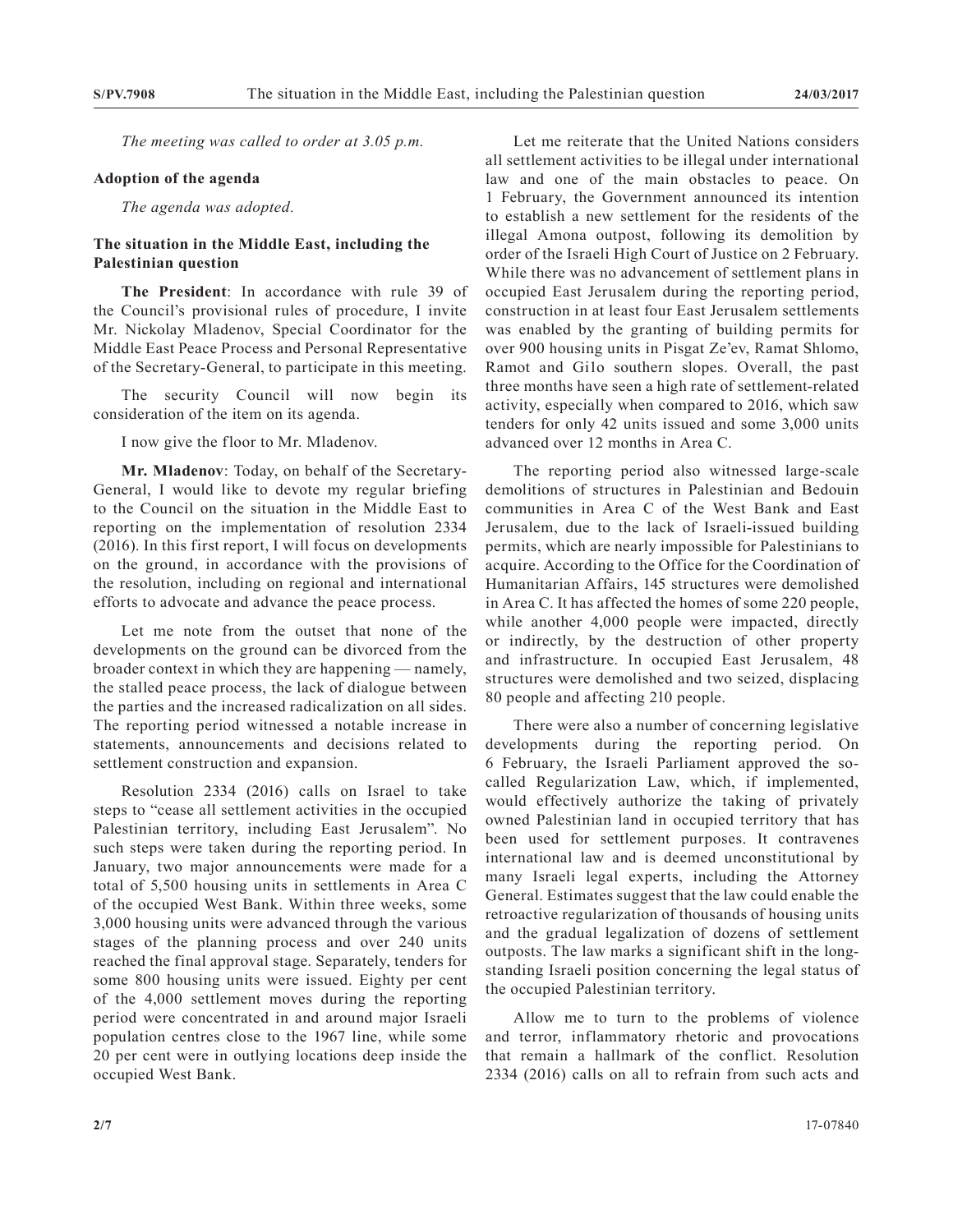undertake efforts to combat them. During the reporting period, the security situation in Israel and the occupied Palestinian territory remained relatively calm. There was a rise, albeit from a low level, in certain categories of incidents, namely, rocket attacks against Israel from Gaza. Eleven Palestinians were killed and over 273 injured by the Israeli security forces, including during attacks or purported attacks, clashes and security operations. In addition, one Palestinian was killed by an Israeli civilian while attempting to carry out a stabbing attack, and two Palestinians died of wounds they had sustained in October and November 2016 from Israeli security forces.

Four Israeli soldiers were killed and 70 other Israelis were injured in attacks by Palestinians. On 8 January, a Palestinian man killed four Israeli soldiers and injured another 15 in a ramming attack in Jerusalem. On 9 February, in a terror attack in Petah Tikva, a Palestinian from Nablus shot and stabbed six Israelis. On 6 March, in a two-hour exchange of fire, a Palestinian activist, Basel Al-Araj, was killed during an arrest operation by Israeli security forces in Al-Bireh, which is near Ramallah, in Area A.

After over three months of calm, between 6 February and 19 March Palestinian extremists in Gaza fired 10 rockets towards Israel, five of which impacted without causing injury. In response to these attacks, the Israeli Defence Forces conducted 18 airstrikes at militant locations inside Gaza. In total, two Palestinians in Gaza were killed and 24 injured as a result of various Israeli military actions. On 16 January, in the village of Tuqu', near Bethlehem, a 17 year-old boy was shot dead by the Israeli security forces. The Israeli authorities have opened an investigation into the incident, bringing to at least 17 the number of investigations opened into similar incidents since September 2015. This period saw a total of over 260 Palestinians killed by the Israeli security forces, 170 of whom were carrying out or reportedly carrying out attacks.

One case, against Sergeant Elor Azaria, has led to an indictment and conviction for unlawful killing. On 4 January, Azaria was convicted of manslaughter for shooting dead an incapacitated Palestinian assailant in Hebron in March 2016. On 21 February, he was sentenced to prison for 18 months and demoted. As noted by the Spokesperson for the Office of the United Nations High Commissioner for Human Rights on 24 February 2017, such a lenient prison sentence "is difficult to reconcile with the intentional killing of an unarmed and prone

While the resolution calls upon both parties to refrain from acts of provocation, incitement, and inflammatory rhetoric, such actions continued during the reporting period. The reactions of Hamas officials to terror attacks against Israelis have been particularly reprehensible and deserve condemnation. A recent sermon by a Hamas leader and member of the Palestinian Legislative Council in Gaza included appalling and racist language inciting violence against Jews. Statements were issued by Hamas and a number of other Palestinian factions celebrating as "heroic" the terror attacks in Jerusalem and in Petah Tikva. A senior leader, addressing a rally following the truck ramming, sent

"a message of encouragement and support for every jihadi who carries out an attack that puts an end to the acts of the Zionist enemy".

Regrettably, Palestinian Authority officials have not condemned those attacks, while Fatah's social media pages continue to commemorate perpetrators of previous attacks against Israeli civilians.

Provocative statements also continued on the Israeli side. A number of politicians have called for the annexation of parts or all the West Bank and for a categorical denial of Palestinian statehood. One political leader called the notion of a Palestinian State a "historic disaster" and a "hallucination", while another spoke of only the Jewish people having "national rights" between the Jordan and the sea.

Resolution 2334 (2016) reiterates the call of the Middle East Quartet on both parties to take affirmative steps to reverse the negative trends on the ground that are imperilling the two-State solution. Allow me to outline some of the moves taken by Israel and the Palestinian Authority that may be broadly considered to be in this context.

In February, the Palestinian Authority took a significant step towards strengthening its institutions and improving governance, by finalizing the Palestinian national policy agenda for 2017-2022. The agenda reiterates the Palestinian Authority's commitment to State-building and to guaranteeing the rule of law. Continued support for the Palestinian Authority in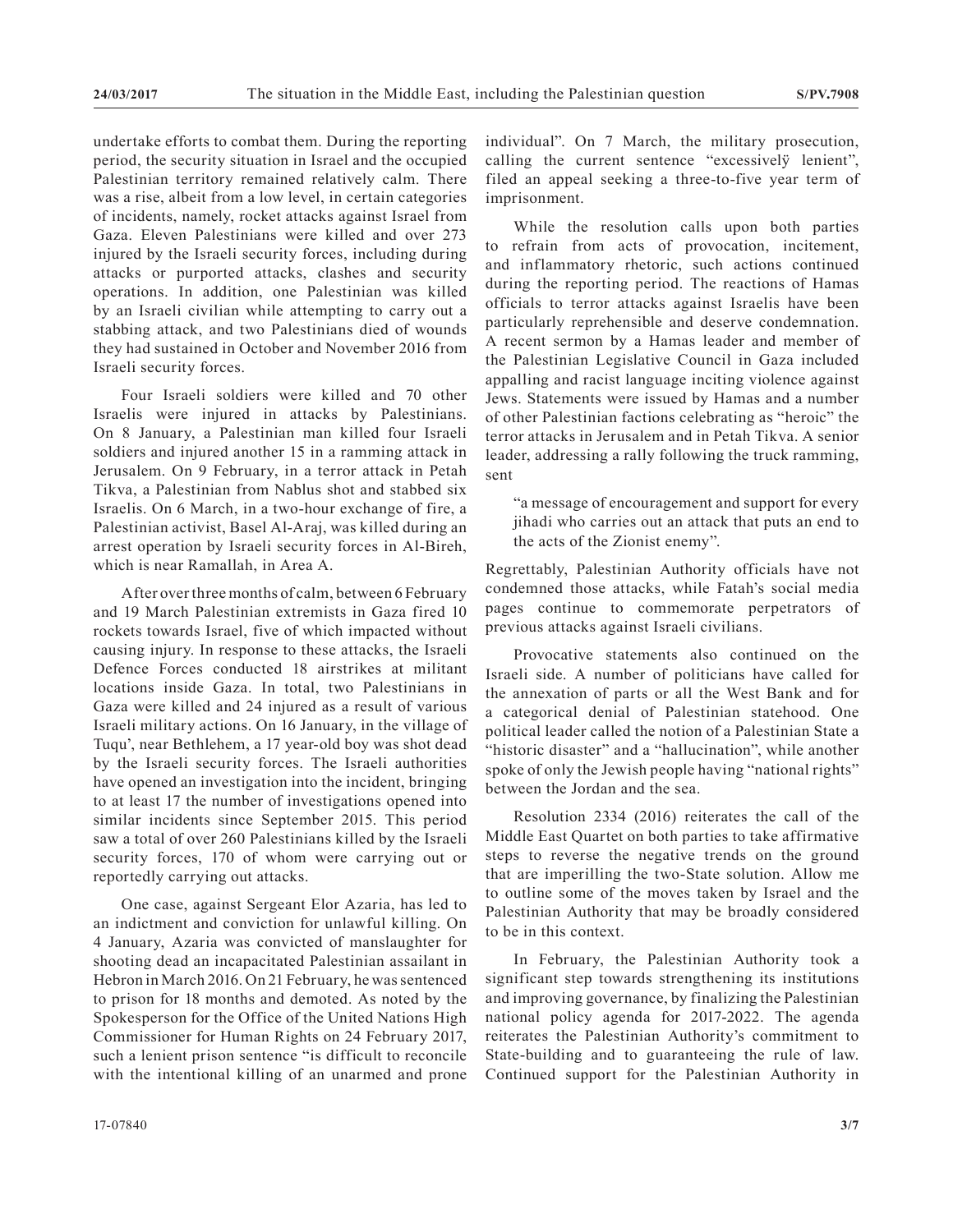providing governance and security remains critical. In January, the Palestinian Government approved the general budget for 2017 and, owing to the strong fiscal performance in the previous year, was able to reduce the budget deficit. Continued fiscal discipline and a push for revenue growth will be essential during this year as economic and financial conditions are likely to continue to be restrictive.

In a positive development, on 15 January, after six years of inactivity, Israel and the Palestinian Authority agreed to reactivate the Israeli-Palestinian Joint Water Committee. It was established under the Oslo agreements in order to improve the water infrastructure and supply in the West Bank and Gaza. The new agreement outlines the types of water projects that need approval by the Joint Water Committee, and thus by default those not requiring approval. This comes on the heels of agreements on electricity, 3G and postal services that have been signed in the past six months.

It is also important to note that both Israel and the Palestinian Authority remain committed to maintaining security coordination amid increasing political and popular pressure on the Palestinian Authority to cease such coordination. I take this opportunity to note the professionalism of the Palestinian security forces in providing public order. They operate in a highly volatile environment, and I encourage Israel and the international community to continue supporting the advancement of their capacity and capability.

The reporting period also saw progress in Gaza reconstruction and recovery. More than 225,000 tons of cement were imported through the temporary Gaza Reconstruction Mechanism — a significant increase over the previous three-month period. Israel also approved nearly 3,300 residential construction and reconstruction projects, compared to only 78 over the previous three months.

During the reporting period there were no developments related to Member States' distinguishing, in their relevant dealings, between the territory of the State of Israel and the territories occupied in 1967. There have, however, been efforts by the international community to take up its responsibility to resolve the conflict. In that respect, I would like to note the international conference hosted by France on 15 January, which was attended by representatives of some 70 countries. As a follow-up, interested participants resolved to meet again before the end of 2017 to review progress and to support both sides in advancing a resolution to the conflict.

In January, representatives of most Palestinian factions, including Fatah and Hamas, met in Moscow. The Foreign Minister of the Russian Federation addressed the participants, stressing the need to overcome divisions on the basis of the Palestinian Liberation Organization political programme and the Arab Peace Initiative in order to create the conditions for meaningful negotiations.

On 7 March, I addressed a session of the Council of the Arab League in Cairo, where I spoke of the need to recognize that true peace requires the recognition that both Palestinians and Israelis have legitimate national aspirations that can be realized only in two States. The Arab League adopted a resolution that calls, inter alia, for developing an effective international mechanism to follow-up on the Paris conference for ending the Israeli occupation and achieving a two-State solution within a specific time frame.

Last week, the United States Special Representative for International Negotiations visited Israel, the West Bank and Jordan for initial meetings with political, security and civil society leaders and religious and youth groups. In statements following meetings with the Israeli Prime Minister and the Palestinian President, the Special Representative reaffirmed the United States interest in advancing a genuine and lasting peace. I am encouraged by ongoing efforts to reach agreement with the parties on steps on the ground that will create the conditions for Palestinian economic development and advancing peace.

In conclusion, I would like to share some broad observations about the reporting period. The January spike in illegal settlement announcements by Israel is deeply worrying. The large numbers of advancements, planned infrastructure development, legislative actions and moves to undertake large-scale demolitions vis-à-vis Palestinian communities in Area C indicate a clear intent to continue expanding the settlement enterprise in the occupied Palestinian territory. In the light of this, the adoption of the regularization law is a highly worrying development. Many of the advancements that have been made in the past three months will further sever the territorial contiguity of a future Palestinian State and accelerate the fragmentation of the West Bank. The expansion of the settlement of Kfar Adumim, where 320 units were moved forward during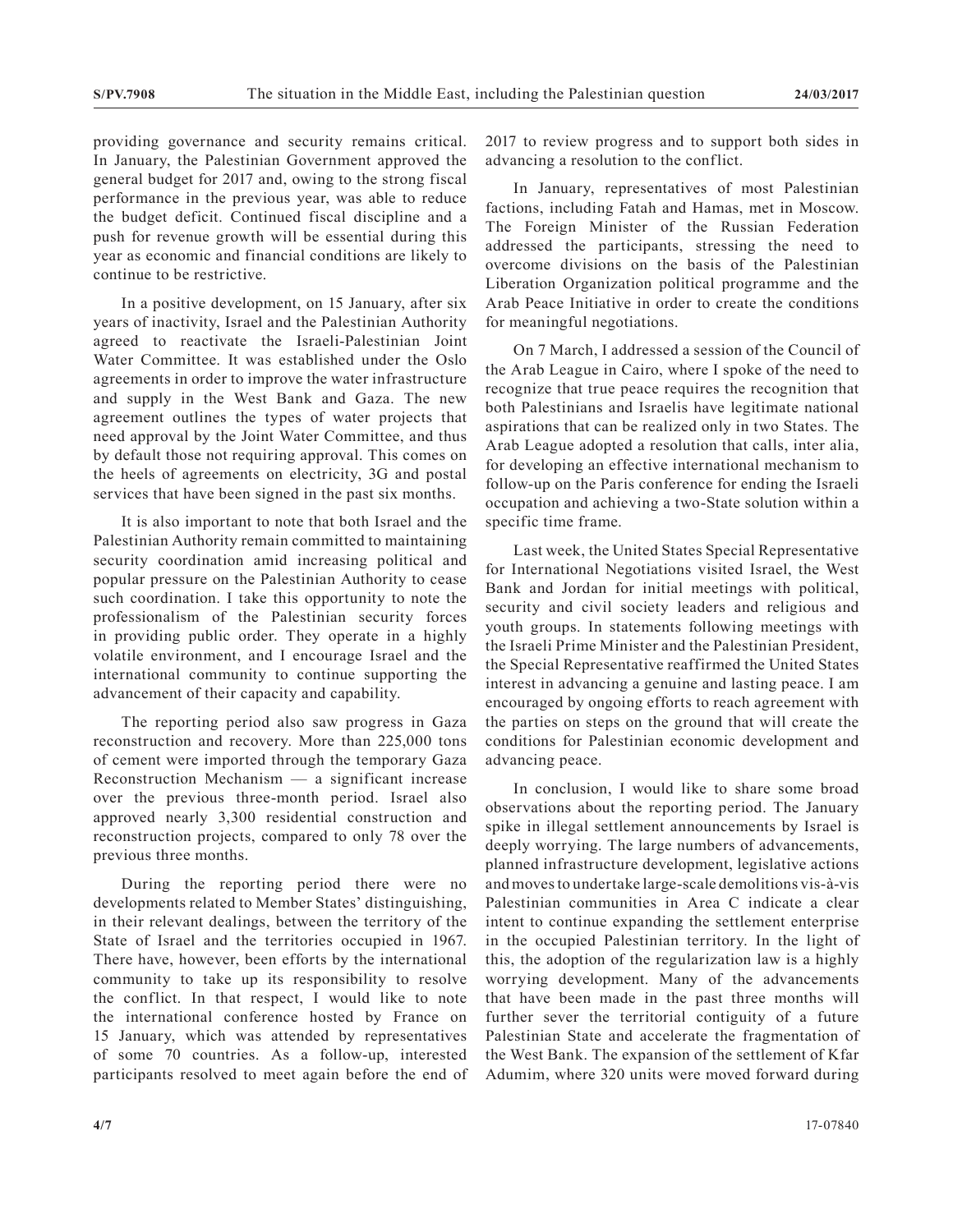the reporting period, is gradually dividing the northern and southern West Bank. Planned construction in Shiloh effectively extends the zone that cuts across the central West Bank. Announcements in Kokhav Yakov, situated between Ramallah and East Jerusalem, and in Shavei Shomron, located at a crossroads connecting the three major Palestinian cities of Nablus. Jenin and Tulkarem, are also of strategic significance. Such actions are in breach of international law and must stop. Settlement expansion undermines the very essence of a two-State solution. Resolution 2334 (2016) states that the international community will not recognize any changes to the 4 June 1967 lines, including with regard to Jerusalem, other than those agreed to by the parties themselves through negotiations.

Meanwhile, there has been little progress in promoting Palestinian development in Area C. I am particularly concerned about herding communities in Area C in the West Bank, who are struggling to maintain a minimum standard of living in the face of pressure to move. The United Nations has repeatedly stated that the relocation of communities without their fair and informed consent would contravene Israel's obligations as an occupying Power under international law. To foster a climate conducive to meaningful negotiations, Israel must do more to improve the daily lives of Palestinians. It is still crucial to ensure that they introduce significant policy changes that will increase Palestinian civil authority, support Palestinian development and preserve the prospect of a two-State solution, in line with the recommendations of the Middle East Quartet. The agreement to reactivate the Joint Water Commission, after six years of inactivity, is a step in the right direction, but much more can be done by both parties. I would like to take this opportunity to commend the Palestinian President and Prime Minister for developing a national policy agenda. With foreign aid continuing to decline, it is critical that the Palestinian Authority and its international partners work together in a structured, transparent and accountable way.

The continuing deadly violence in Israel and the occupied Palestinian territory during the past three months also remains a concern. The recent increase in rockets fired from Gaza towards Israel is a worrying development. Such potentially lethal provocations are unnecessary, dangerous and risk devastating escalation. Resolution 2334 (2016) calls on all to "clearly condemn all acts of terrorism". The continued incitements to violence against Jews emanating from

Hamas extremists and some Palestinian groups is unacceptable and undermines trust and the prospects for peace. Similarly, it is important to note that despite the continuing closures on Gaza, there has been an increase in the importation of building materials under the Gaza Reconstruction Mechanism. However, the continued restrictions on importing various other materials — considered dual-use by Israel but badly needed for humanitarian and development efforts — continue to be a major obstacle. Despite this positive development, much remains to be done.

International engagement on reviving the peace process over the past three months has confirmed the consensus that a two-State solution is the only way to realize the national aspirations of both peoples. It is critical to ensure that the momentum built over the past year continues to expand and ultimately develop into a concrete vision to end the occupation and the wider conflict. Shaping a credible political horizon through reviving engagement between the parties with intensified international and regional support is essential to advancing that goal. These international efforts must be accompanied by significant steps taken on the ground by the parties themselves in order to create an environment conducive to negotations. The United Nations will continue to call on and work with the parties and all interested stakeholders to find a just, sustainable and comprehensive solution to the Israeli-Palestinian conflict, based on the relevant Security Council resolutions.

**The President**: I thank Mr. Mladenov for his briefing.

I shall now give the floor to those Council members who wish to make statements.

**Mr. Rosselli** (Uruguay) (*spoke in Spanish*): We would like to thank Special Coordinator Mladenov for his briefing and to reiterate Uruguay's full support to his work.

Paragraph 12 of resolution 2334 (2016) says that the Security Council

"[r]equests the Secretary-General to report to the Council every three months on the implementation of the provisions of the present resolution".

Regrettably, the first of those three months were up yesterday and we still do not have the report of the Secretary-General, which we hope will be issued as soon as possible. Uruguay, as it has done since 1947, reiterates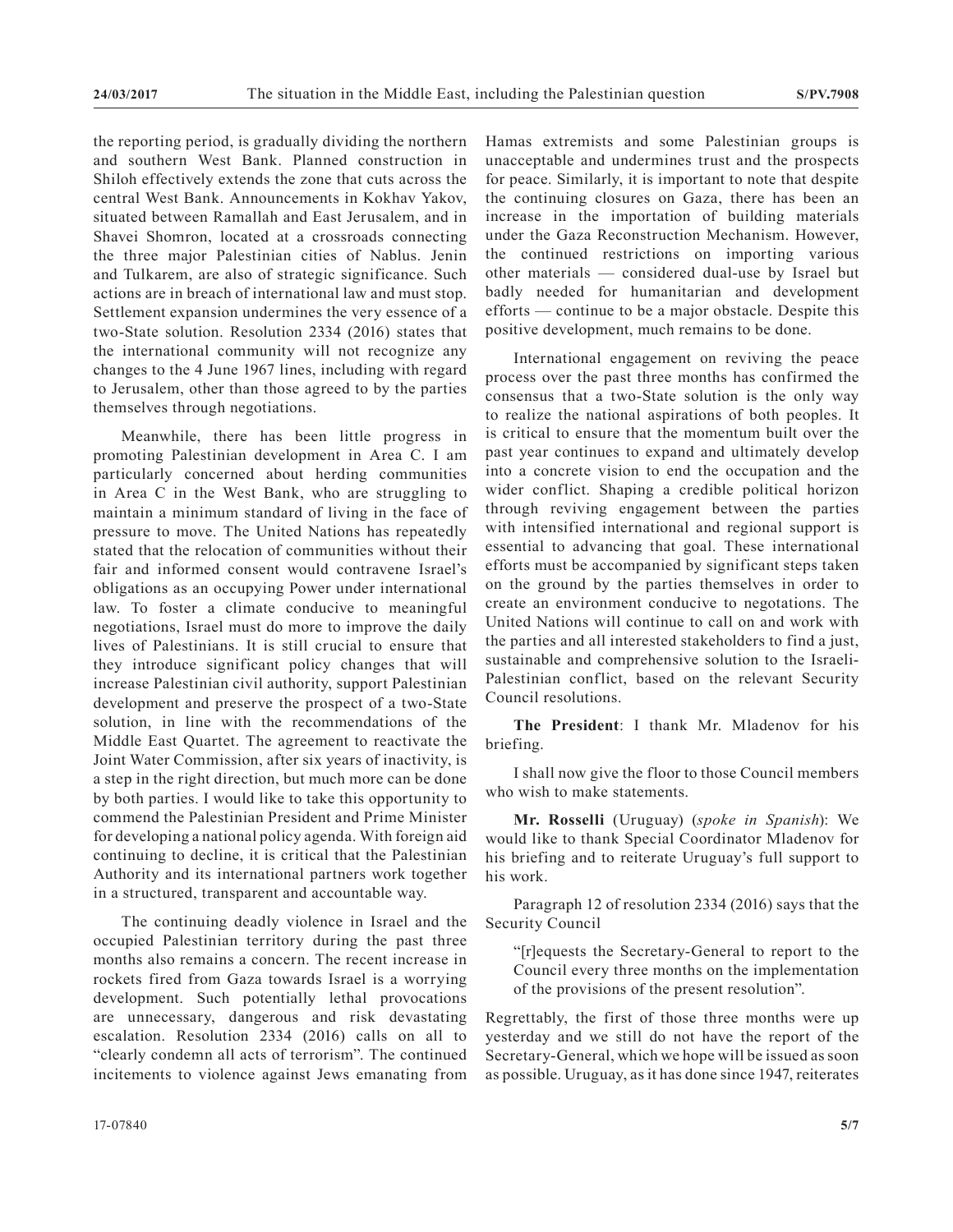its support to the aim of both Israel and Palestine to live peacefully side by side within secure and recognized borders in a spirit of renewed cooperation free of any threat to peace. In order to achieve that, it is vital that both the Israeli and Palestinian authorities fulfil their obligations under international law in good faith, comply with the relevant Security Council resolutions, give clear political signals that they want to move away from this vicious circle of violent confrontation and refrain from taking unilateral decisions while waiting to begin a dialogue. We are waiting for those signals. We therefore call on the parties to think carefully about their next steps and work to prevent the most extremist wings of their respective Governments from prevailing over those are genuinely committed to peace.

Uruguay, along with virtually the entire international community, firmly supports a two-State solution to the conflict, which is still the only possible way to enable Israel and Palestine to live together in peace and security. In that regard, we urge the parties to relaunch direct bilateral negotiations as soon as possible and without preconditions, which is an essential part of the path to attaining the ultimate goal. But if that is to happen, the trends on the ground that were identified in the Quartet's last report must be reversed, or it will be extremely difficult for Palestine to consolidate its State. The Security Council's adoption in December of resolution 2334 (2016) and the conference organized by France in January were clear indications of how urgent the international community considers the issue of reaching a peaceful conclusion to the process. Israel's announcements in the past two months about the construction of thousands more settlements in the West Bank and East Jerusalem, as well as the retroactive legalization of settlements on Palestinian land, runs counter to the provisions of resolution 2334 (2016), which affirms the unacceptability of the acquisition of land by force. Such measures do not promote peace and endanger the prospects for a two-State solution.

We would like to firmly emphasize that we reject all acts of terror and repudiate any glorification of violence or incitement to it. We cannot simply remain silent about such issues, for otherwise we become complicit in them. Launching rockets from Gaza into Israel is unacceptable, and it is the responsibility of Palestine to put a stop to such attacks. Lastly, we reiterate to the key actors in the process that moderation is essential and unilateral actions that may endanger a

future peace process and a solution for these two States are unacceptable.

**Mr. Llorentty Solíz** (Plurinational State of Bolivia) (*spoke in Spanish*): I am grateful for the briefing by the Special Coordinator for the Middle East Peace Process, Mr. Nickolay Mladenov, who has just given us updated information on the situation in the Middle East, in particular with respect to the illegal Israeli settlements in the occupied Palestinian territories.

Bolivia reaffirms its firm commitment to resolution 2334 (2016), and we urge all members of the Security Council to join forces to ensure that it is implemented without further delay. We believe that all resolutions emanating from the Council should be implemented with the same rigour and commitment that they require, with the sole purpose of guaranteeing international peace and security.

Bolivia would like to express its most profound indignation at the ongoing illegal settlement activities by the State of Israel in the occupied Palestinian territories, including East Jerusalem, despite the existence of a Council resolution that expressly reaffirms that the settlements have no legal validity and constitute a flagrant violation of international law and a major obstacle to the achievement of the two-State solution and of a comprehensive, just and lasting peace. Along similar lines, I would like to reiterate what resolution 242 (1967) demands in its article 1, namely, the "[w]ithdrawal of Israel armed forces from territories occupied in the recent conflict". It speaks of the recent conflict because the resolution was adopted in 1967, almost 50 years ago.

Today, three months after the Security Council adopted resolution 2334 (2016), we find ourselves in this meeting with less than encouraging news about the implementation of the resolution. The Israeli Government, using its extreme rhetoric in January and February of this year, announced through its authorities the construction of 6,000 new homes in the West Bank, including East Jerusalem. According to the Office of the United Nations High Commissioner for Human Rights, since January 2017 there have been almost 105 demolitions of homes of Palestinian citizens in the socalled Areas C and 14 in East Jerusalem. This type of expansionist and colonizing practices by Israel bring with them the continued confiscation of Palestinian families' land and property, leading to forced displacement of civilians and consequently the transfer